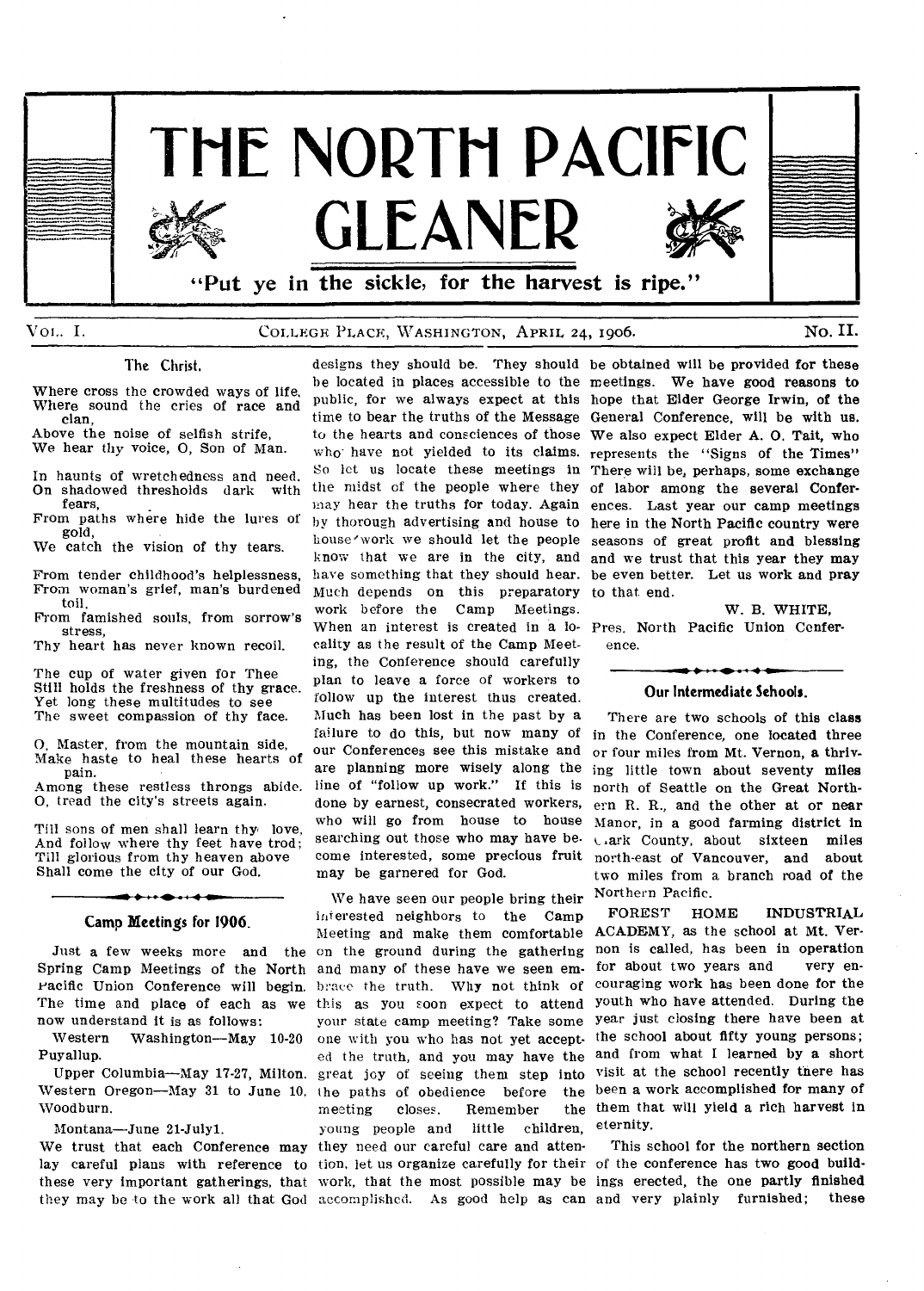## *The North Pacific Gleaner*

modate very comfortably about fifty that and two acres, are now under dents. There are about twenty acres of land connected with the school, all of which, except a small parcel which the students and their teacher have thus far cleared, is unimproved. It will take work to clear it; but the land will be productive when it is brought under cultivation. More land adjacent to this twenty acres can he secured, if wanted by the school.

The survey for the County road direct from Mt, Vernon promises a good graded road before long that will reduce the distance to town and to the railroad station to about two and a half miles.

When the pledges. which have been made for these Intermediate schools in Western Washington are paid, this one and the one south can be put in better condition as to buildings, furnishings and equipments than exists at the present time. It is hoped and expected that before another year's work opens there will be paid info this conference treasury a good sum for the  $32x40$  feet, and to enclose it. This carrying on of this work for our dear will he done at once; and then money youth.

The MEADOW-GLADE INTERMEDI-ATE SCHOOL, in the south end of the Conference, is not as far along in its buildings and other improvements as the northern school. But. notwithstanding all this, the lack of the world is bidding for them, that buildings, furnishings and facilities, they no longer regard these schools ikere has been excellent work done at as an experiment, but rather that they this school and with most gratifying have come to stay as a permanent facresults.

and am glad to have had this privilege, our bright and promising young people for what I have seen of the good re- both of these schools in Western sults from the work done in the school, Washington will be taxed to their utand, from taking a survey of the im-most to accommodate them. mediate vicinity and of the possible constitutency and, the prospect . for with a few thoughts as to the object students in the southern section of the of these schools, their possibilities for conference, my mind has been dis-good, who should attend them; and abused of some unfavorable impres-too tell the readers what the young sions that I have had. There is a people of the Manor school did during good community of people and a good my visit among that that illustrates in farming district surrounding the a beautiful way to the community the Manor school, which gives as good an value and merit of the work that average chance to get a home and the school is doing. Truly in the make a living out of the soil as you service, can find.

This school has also twenty acres of unimproved- land. But the unimproved, six or eight acres of it, can very quickly and with no unreason-, able hard work be put under grass for

cultivation, and will produce a splendid crop. There is quite a supply of good marketable timber on the place, which can be made something of a resource for the school. The campus can in a little-while be made very attractive. •

But buildings are needed. If the readers of this sketch could have visited the school with me it would not he necessary for me to say this. Buildings, furnishings and facilities for the work that is started at Manor should be supplied before another school term begins.

I am glad to say that a number of our Brethren, who are near enough to have seen the working of this school and to know its prospects, are fully aroused and they see nothing to do but to go forward. So the Board has decided to start the erection of a building which will be somewhere near consistent with the interests which are involved. I should state that lumber is already on the ground and paid for to put up the frame of a building, will have to be solicited to finish it.

have just made a visit to the place fall into step with this good work for I will have to come to a sudden stop here, as space will necessarily be limited for this article. But I feel to appeal to our people in Western Washington on behalf of our dear youth, who are just. at that age where tor among us. And if the people will

> will follow this in another paper F. M. BURG.



Western Oregon.

Since the Union Conference we have

buildings being sufficient to accom- pasture. About an acre, or between spent most of our time visiting, distributing reading matter and holding meetings in this city of 22,000 people. One evening last week we had the privilege of speaking in the "Friends" Church. God's good spirit was there and many seemed to be impressed with the message given.

Two have begun the observance of the Lord's Sabbath, and yesterday two who have been obeying for some time were accepted into the church.

We never saw the church here in a better condition. All seem to appreciate the talks we are giving on the Spirit of God.

#### J. M. COLE.

We are glad to send in a cheerful report of the progress of the Lord's message in this end of the harvest field.

It has been our privilege since the beginning of the New Year to baptize fifteen' candidates and to receive<br>twenty-one into the church. These twenty-one into the church. were divided between the churches of Hopewell, Chitwood and Royal.

At the last named place the brethren have gone to quite a little sacrifice, erecting and maintaining an excellent Christian School where their children could be given a training that would fit them for usefulness in the Lord's vineyard, and save them from a worldly drift. This was evidenced in the baptism of six dear, young children in a beautiful little mountain stream a short distance from the school. Mrs. Cole and myself spent a week with them, and as we .looked into the earnest faces of these young people, eager to dare and to do, we thanked God for the faith of these parents, who have sought to follow the Lord's instructions.

Prof. Paap's work has had a good influence over pupils and parents. There is a bond of harmony in this school that is commendable. I only wish we had a score more of such instructors in our Conference, and a score more of Churches who had the faith in the Lord's instructions, then we should see many of our young people saved to the cause who are drifting out into the world and being lost.

Which property is the more valuable? Your real estate or your child-<br>ren? Thank the Lord there is yet Thank the Lord there is yet some faith found among Israel. More anon. C. J. COLE.

April 10, 1906.

COOS COUNTY AND SOUTHERN OREGON.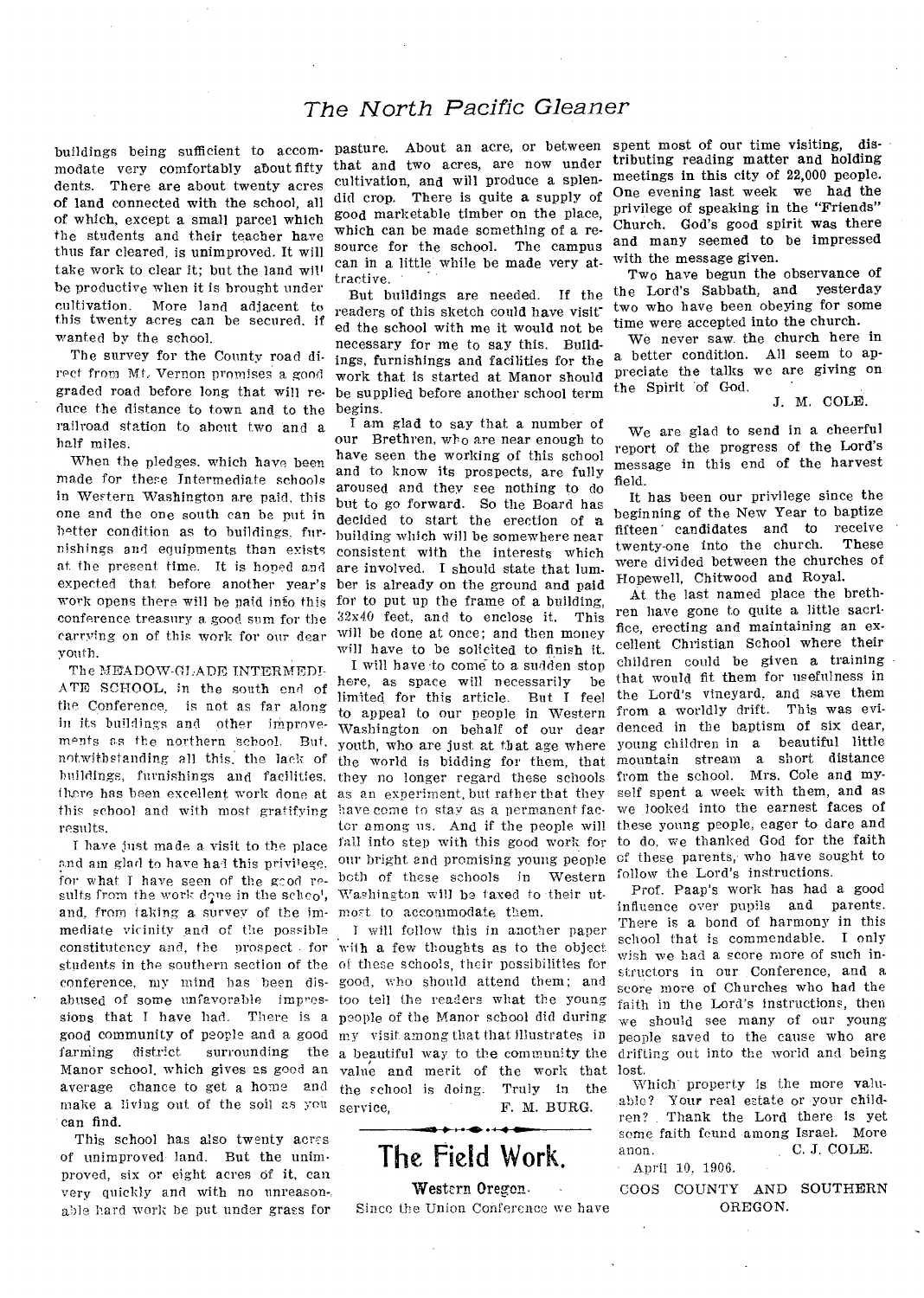## *The North Pacific Gleaner*

Part of the Conference year we young people were baptized and spent in taking a vacation, the only united with the church, and besides one we have had in eight years. Do-these, three united by letter and two ing this we missed the tent season. In September we returned to Coos County and resumed our efforts in behalf of the Church we had organized the year before at Myrtle Point. We also spent some time with the Church at Coquille City, and the company at Marshfield. At the latter named place we spent a month and there a family of eight dear souls took their stand on nearly all points of our faith. We expected to work further there, but the low, marshy country gave wife the asthma so badly that a change of climate was found necessary, so the Conference gave us our present field in Southern Oregon.

Since coming here we have spent much of our time in strengthening our churches in this part. Last January we rented a home in Medford, a live town of 3,500 inhabitants. None of our workers have ever been able to accomplish anything here in the past and we don't know what we can expect, but we are glad it is not by might, nor by power, but by God's Spirit that hearts are touched and led to Him.

We have scattered many of our tracts and papers, and thus have found a few Bible readers. Only two have taken their stand with us as yet, but we hope to see more fruit for our labor. Already two ministers have entered into contest against us. The minister of the leading church of this city has announced his intention of spending ten Sundays exposing Adventism. We are paying no attention whatever to this opposition, but quietly entering the homes that may open to us. We feel that we need the prayers of God's people that the Truth may triumph in this place.

W. L. BLACK, MRS. W. L. BLACK. Upper Columbia.

## GRANGER.

On March 31 and April 1 the writer had the pleasure of holding quarterly meetings with the Granger Church. This church was 'organized three months ago and has been in a pros-<br>months ago and has been in a pros-<br>marging to place a minister in Butte. perous condition since. This quarter-Basin. a small place between Butte ly meeting was a very refreshing oc- and Helena, has been selected as a casion. The Spirit of God was mani-place for our general Camp Meeting. fest and all received a blessing. Four I will say for the brethren and sisters

on profession of faith. This makes a total membership of thirty-one. The regular Sabbath meetings, the Missionary meetings, and the children's meetings are kept up with interest. The Church School has been maintained, although sickness caused Sister Stewart, our first teacher, to give up her work. Sister Bennett taught for two weeks, one of the pupils taught a week, and Sister C. E. Starr has been teaching for several weeks, and intends to hold the position till the close of school. In spite of these circumstances the school has been a real success from the beginning. A large number from this church are planning to attend the Camp Meeting at Milton Oregon.

## L. A. GIBSON.

## Montana

After the Union Conference I closed up my work in Tacoma and started for Montana. It was hard for me to leave the work in Tacoma, as in my two years' work there I had learned to love the people and the Cause in that city. There is a great field there, and a good corps of workers should be kept there. After spending a few days at College Place. in company with Elder J. A. Holbrook, I came on the to Montana, landing in Missoula Thursday, March 8. From there we visited the churches up the Bitter<br>Root, but on account of the cold Root, but on account of weather only a few could attend. Those who came were blessed.

Coming from Missoula to Bozeman. we stopped one day at Helena and visited the families there. Since coming to Bozeman we have had a committee meeting and also a school connected with a hank in Troy, Idaho. board meeting. The Mt. Ellis Academy is progressing nicely and doing good work. It is well located, and has twenty acres of fine land. One or two students will stay on the farm this summer and work through to pay tuition for another year. The board has decided to offer a scholarship for the sale of \$180.00 worth of books. This is open to any young man or woman. We have a good school with godly teachers.

Sunday night. April 1, I baptized two young men in Butte. We are ar-

and in Montana, that I was never more cordially received than since I came to this Conference. With God's blessing the work here will be a success. W. F. MARTIN.

# **Items OF Interest.**

Elder F. M. Burg has recently purchased a home for his family at Green Lake, a suburb of Seattle, and is now locating his family at this place.

A small dormitory for boys is needed in connection with the Mt. Ellis Academy, Bozeman, Mont., and the Conference expects soon to move in the line of erecting one.

Brother Omer K. Butler, secretary of the Union Conference, has been prostrated the past week with a combined attack of tonsilitis and la grippe. He is better as we go to press, but is not able at present to carry forward his work in connection with the school or Union Conference.

Brother H. H. Hall, who has been spending a couple of weeks in the canvassers' institute at Walla Walla College, has now gone to Gaston, Ore., to hold an institute with the students of the Laurelwood Academy. Brother G. Phillips left the evening after the Sabbath to unite with him in the work.

Just as we go to press, we learn that General Conference which was in session in Washington, D. C., April 4-11, has decided to hold the General Conference Educational Convention in the early part of July, near Oakland, California, providing proper ar-<br>rangements can be made for entertainment and place of meeting. The Pacific Coast will appreciate this arrangement we are sure.

The Board of Managers of the Portland Sanitarium have invited Brother S. A. Anderson. who is at present to connect with that institution as business manager. Brother Anderson for a number of years served the Spo-<br>kane Sanitarium in this capacity. kane Sanitarium in this Brother Anderson feels free to accent the position as soon as he can be released from his present position.

The North Pacific Union Conference has secured the services of Brother G. Phillips. of Boulder, Col., for general canvassing agent for our field. and has extended to him missionary His services in connection with the large canvassers' institute recently held at College Place<br>have been greatly appreciated. His have been greatly appreciated. family is still at Boulder, Col., and he will be obliged to return there for a time. but as soon as he can dispose of his property will locate permanently among us and give all his time to the book work in this field.